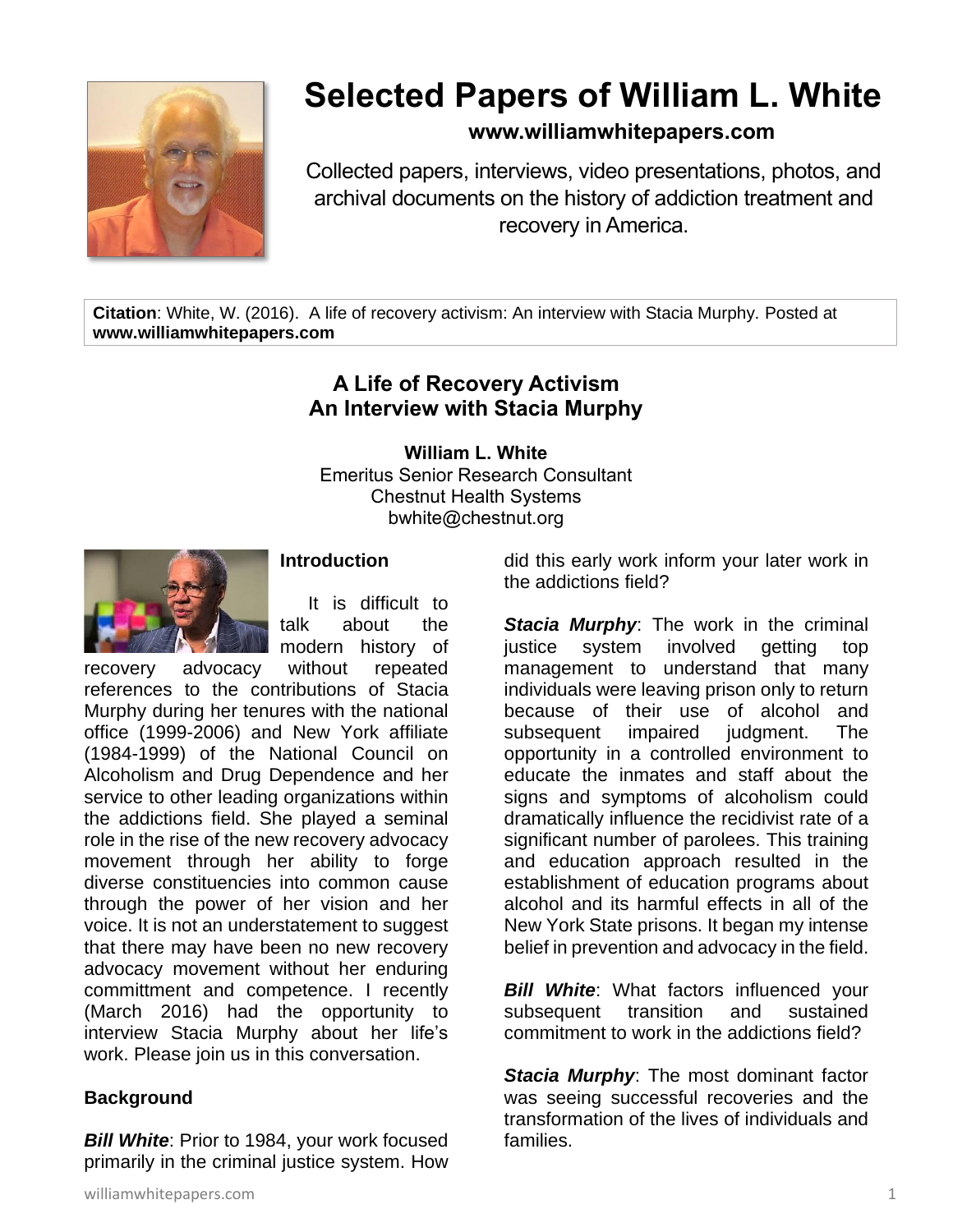*Bill White*: How would you describe the state of addiction treatment and recovery support in New York when you began work at the Fellowship Center in 1984?

*Stacia Murphy*: The state of addiction treatment at that time was pretty dismal. There was limited availability of treatment programs, poor attitudes of treatment professionals, and limited belief in the possibility of recovery. There was also strong social stigma in general and particularly for the formerly incarcerated.

### **Advocacy Career**

*Bill White*: In 1990, you became Executive Director of the Alcoholism Council of New York. How did this opportunity arise?

*Stacia Murphy***:** It resulted in the merger of the Fellowship Center, which was experiencing great success in its work, and the Alcoholism Council, which was in transition. The two organizations had worked together over the years, had both been supported by the Smithers Foundation, and had Board members in common.

*Bill White*: Could you describe some of the central activities of the Council and its local New York affiliates during the 1990s?

*Stacia Murphy*: The Council was the New York affiliate of the National Council. It provided prevention, education, and training programs to schools, nonprofits, city government, religious institutions, and professionals seeking credentials in alcohol and addiction counseling. It worked with EAP programs in the corporate sector and was deeply involved in advocacy, particularly with city and state governments in such areas as introducing and changing laws about drinking among young people and pregnant women.

*Bill White*: In 1999, you became President of the National Council on Alcoholism and Drug Dependence. What was it like for you to work at such an iconic organization?

*Stacia Murphy*: First, I saw it is a gift--an opportunity to work on a national level, expand partnerships, and increase a sphere of influence. Working with other individuals and institutions was an enormous opportunity and challenge.

*Bill White*: You have often mentioned that we must acknowledge the work that came before us and not forget the legacies of people like Marty Mann, Harold Hughes, Brink and Adele Smithers, and others. Why are those legacies and past lessons so important?

*Stacia Murphy*: These individuals through their work and steadfast unwavering commitment educated and changed attitudes toward the disease and toward those persons who were afflicted and affected. They laid the foundation that helped make many of the advances that have been made and are still being made. One of those not often-mentioned achievements is the support they garnered for funding of important research in the field.

*Bill White*: What would you consider your most important achievements during your tenure with NCADD?

*Stacia Murphy***:** I think my most important contributions were increasing and improving the visibility and exposure of NCADD; strengthening relationships with the NCADD state and local affiliates, communities, and the government; and remembering and celebrating the achievements of Marty Mann.

### **New Recovery Advocacy Movement**

*Bill White*: After coming to NCADD, you were involved in planning and participating in the 2001 Recovery Summit in St. Paul, Minnesota. Looking back, what do you see as the historical significance of that meeting?

*Stacia Murphy*: It was the coming together of major organizations in the field and the acknowledgment of recovery as a successful and long term result for millions of persons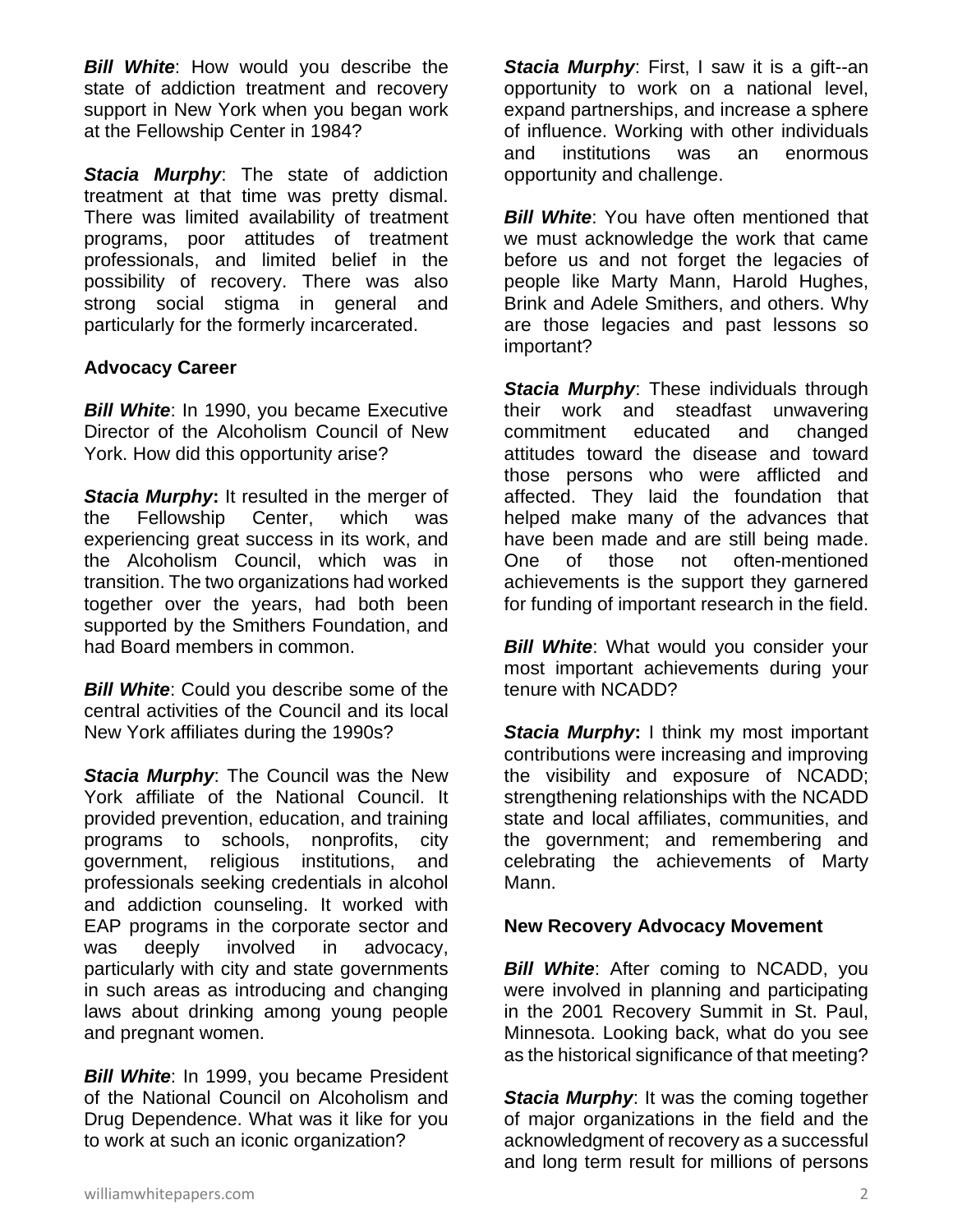who had stopped using alcohol and other drugs! It changed the emphasis of the disease.

*Bill White*: Some have lamented the inability of the addictions field to speak with one voice. In the advocacy arena alone, we have NCADD, Faces and Voices of Recovery, Facing Addiction, Young People in Recovery, the Legal Actions Center, the National Alliance for Medication Assisted Recovery, and others. Do we need a single organization or a mechanism to speak with one voice?

*Stacia Murphy*: I've never been quite sure about this. This is such a complex medical problem. I think we should agree on the common aspects of the course of addiction. We need to put more emphasis on the spectrum of addiction. We should clearly articulate our different roles, highlight our progress as has happened in other diseases, and continue to shift emphasis away from the pathology of the disease to the reality of long-term recovery.

*Bill White*: One of the goals of the grassroots organizations represented at that meeting and that were created in the wake of that renewed advocacy movement was to reduce the social stigma attached to addiction, addiction treatment, and addiction recovery. How would you critique our level of success to date in achieving that goal?

*Stacia Murphy*: No doubt progress has been made, but more has to be done. I think we need to hold sustained conversations about stigma, addiction, and recovery.

*Bill White*: You and I have witnessed a dramatic growth of new recovery support institutions—recovery community centers, recovery residences, recovery schools, recovery industries, recovery ministries, recovery cafes, etc.—and new recovery support roles such as the recovery coach. Do you think these new resources will have a significant effect on the future of recovery in the U.S.?

*Stacia Murphy*: I do--again in the context of understanding this as a complex medical problem and normalizing recovery.

*Bill White*: You and I both had the opportunity to work with a brilliant young filmmaker in producing the documentary *The Anonymous People*. Could you describe the experience of working with Greg Williams and your thoughts on the impact of his film?

*Stacia Murphy***:** I am very impressed with his commitment, sincerity, his openness to advice and counsel, and his great organizing skills, as well as his humility.

*Bill White:* Greg was also the driving force behind the Facing Addiction Together rally on the mall in Washington DC in October 2015. What is your view of the significance of this event and how we might increase the impact of such events in the future?

*Stacia Murphy*: The event was significant for many reasons, but most importantly that it happened. This was an idea that had been talked about for many years. It was wellmarketed and the follow-up with those who attended should reap benefits for years to come.

*Bill White:* One of the founding goals of the new recovery advocacy movement was to promote the viability of multiple pathways of long-term addiction recovery. What degree of success have we had to date in achieving that goal?

*Stacia Murphy*: The evidence is the research that has been done (though not widely published) and the conferences that have this as a theme! This is somewhat of a change in the thinking of addiction professionals.

*Bill White:* One of the things you have tried to do is call our attention to the loss of grassroots involvement and note the emergence of addiction treatment megaindustry, as well as the lack of passion and the loss of voluntary service that has been an inadvertent effect of the